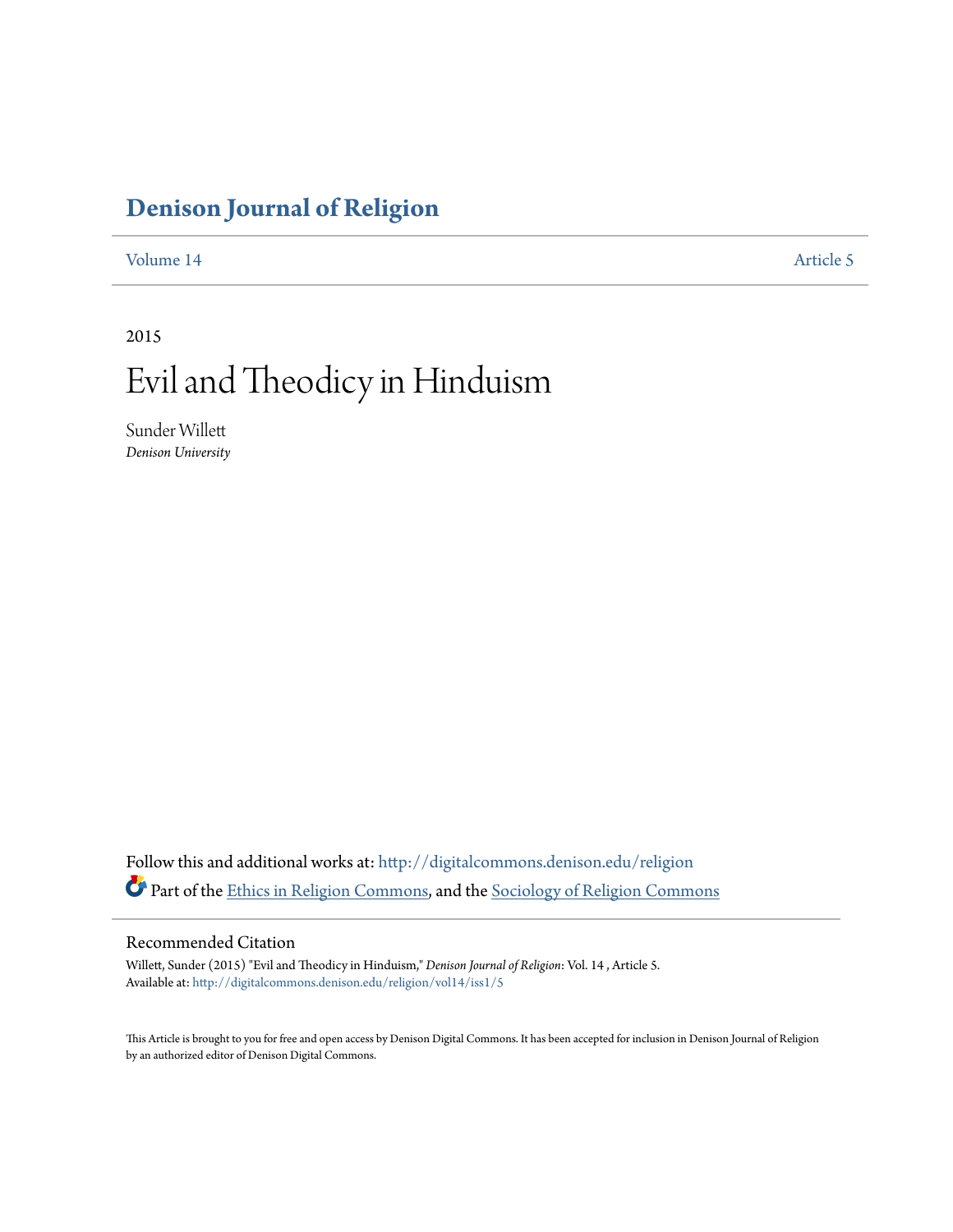THE DENISON JOURNAL OF RELIGION

# **Evil and Theodicy in Hinduism**

*Sunder Willett*

The concept of evil colors much of today's understanding of the world. In "The Abuse of Evil," Richard Bernstein writes that evil is often used to obscure, to demonize and to stifle intelligent dialogue about serious issues.<sup>1</sup> By calling something *evil* one can avoid having to understand and analyze the conditions which allowed such events to occur. And yet what exactly is meant by the term *evil*? Due to the moral connotations of *evil*, there tends to be a generalization of *evil* as an absolute term. However, even in the supposedly secular United States of America, there is a distinctively Christian bias to the popular understanding of evil: that it is unnatural, wrong and in need of subjugation. But is this understanding true outside of a Christian frame of reference?

I argue that it is not. To illustrate this, I analyze how Hinduism, a religious tradition with beliefs and theologies very different from a Christian or even an Abrahamic perspective, treats evil and theodicy, or the study of how evil and a benevolent god can both exist in the world. Because Hindu conceptions of evil and theodicy are very different, one cannot examine evil and theodicy in Hinduism from a Christian perspective. In fact, due to the theological differences between the two religious perspectives, the two come to very different conclusions about evil and theodicy. The Hindu perspective on evil and theodicy is informed by its unique, multifaceted and ultimately context-sensitive theology and on its unique beliefs in rebirth, reincarnation and karma.

In this paper I examine evil and the question of theodicy within Hinduism. To provide a greater context, I compare the Hindu conceptions of evil and theodicy to how Christianity generally treats evil and theodicy. Beyond a simple examination of these two, however, I first look at how the terms "evil" and "theodicy" have usually been used and some of the cultural and religious baggage these two terms carry. Because of the origins, or at least heavy influence, of a predominantly Christian framework, "evil" and "theodicy" are context-sensitive terms that cannot be used freely outside of said Christian framework. Finally, I examine how Hinduism actually treats evil and theodicy. In doing so, I look primarily at the doctrine of karma;<sup>2</sup> however, I also examine

<sup>1</sup> Richard J. Bernstein, "The Abuse of Evil," in *Deliver Us from Evil,* ed. M. David Eckel and Bradley L. Herling (London: Continuum International Publishing Group, 2008), 102.

<sup>2</sup> It should be noted that *doctrine* is also a loaded term, especially in this context referring to karma. *Doctrine* implies an official systemization or codification of ideas. This is not necessarily how karma was organized. There was not a Hindu equivalent of a Council of Nicaea which established the "doctrine" of karma.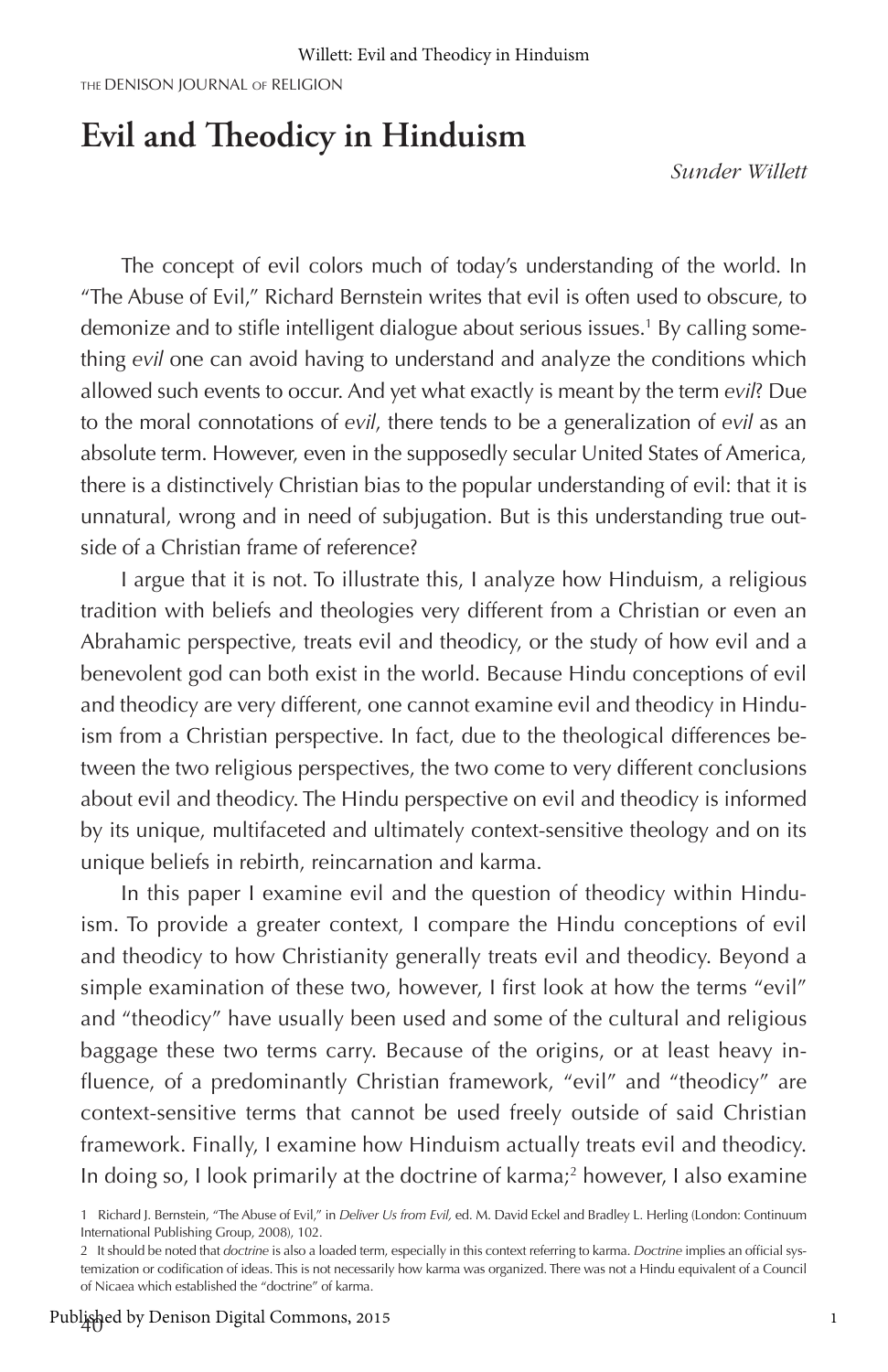Hindu mythology and extensively use Wendy O'Flaherty's seminal work, *The Origins of Evil in Hindu Mythology*.

# **A Brief Discussion of Comparative Religious Study and Problems Therein**

Comparison is everywhere. Unless faced with an entirely unfamiliar subject and having had no useful previous background, it quite likely that one will use some sort of comparison when evaluating new information. Sometimes comparison, as William Paden went so far as to say, is "simply unavoidable."3 This is especially true for religious studies, as it is extremely difficult to examine a religion entirely on its own without looking at how its perspectives might match up (or not) to a religion more familiar to one's own context. Furthermore, the term 'religion' is itself difficult to define.

In his introductory text, *Studying Religion,* Gary Kessler discusses some of the difficulties scholars have had in defining what "religion" is or is not. For his purposes, Kessler chooses to identify more closely with William Alston's cluster definition, which states that the "essence" of religion cannot be precisely defined. Rather, religion can be described as generally having certain characteristics, which he goes on to list. However, he adds that there can be no set determination of which combination or how many of these characteristics precisely define what a religion is. Rather, all of the world's religions, in some fashion, possess at least some of these characteristics.4

However, while such a definition allows for intellectual broadness in considering religion, the term itself contains within it certain biases. The word *religion* comes from the Latin *religio* which in classical times indicated a "ritual observance or sacred, binding obligation."<sup>5</sup> Some of this old usage can be found in the adverb *religiously*. According to Kessler, though, throughout the early Christian church and well into the Middle Ages, *religio* referred to "genuine sincere worship" and was used to distinguish the dedicated monastic orders from the lay believers.<sup>6</sup> The use of the term *religion* to refer to belief systems such as Judaism, Buddhism, Islam and Hinduism is only a more recent usage of the past few centuries. *Religion* doesn't even necessarily have corollaries within other cultures.

For instance, within Sanskrit, there is no actual word that can be translated as *religion*. The word most often translated as *religion* is *dharma*, but this is itself problematic because *dharma* is essentially untranslatable into English as it likewise has

- 5 Paden, *Religious Worlds,* 11.
- 6 Kessler, *Studying Religion,* 22.

<sup>3</sup> William E. Paden, *Religious Worlds: The Comparative Study of Religion* (Boston: Beacon Press, 1994), 2.

<sup>4</sup> Gary E. Kessler, *Studying Religion: An Introduction Through Cases* (New York: McGraw-Hill, 2006), 18-22.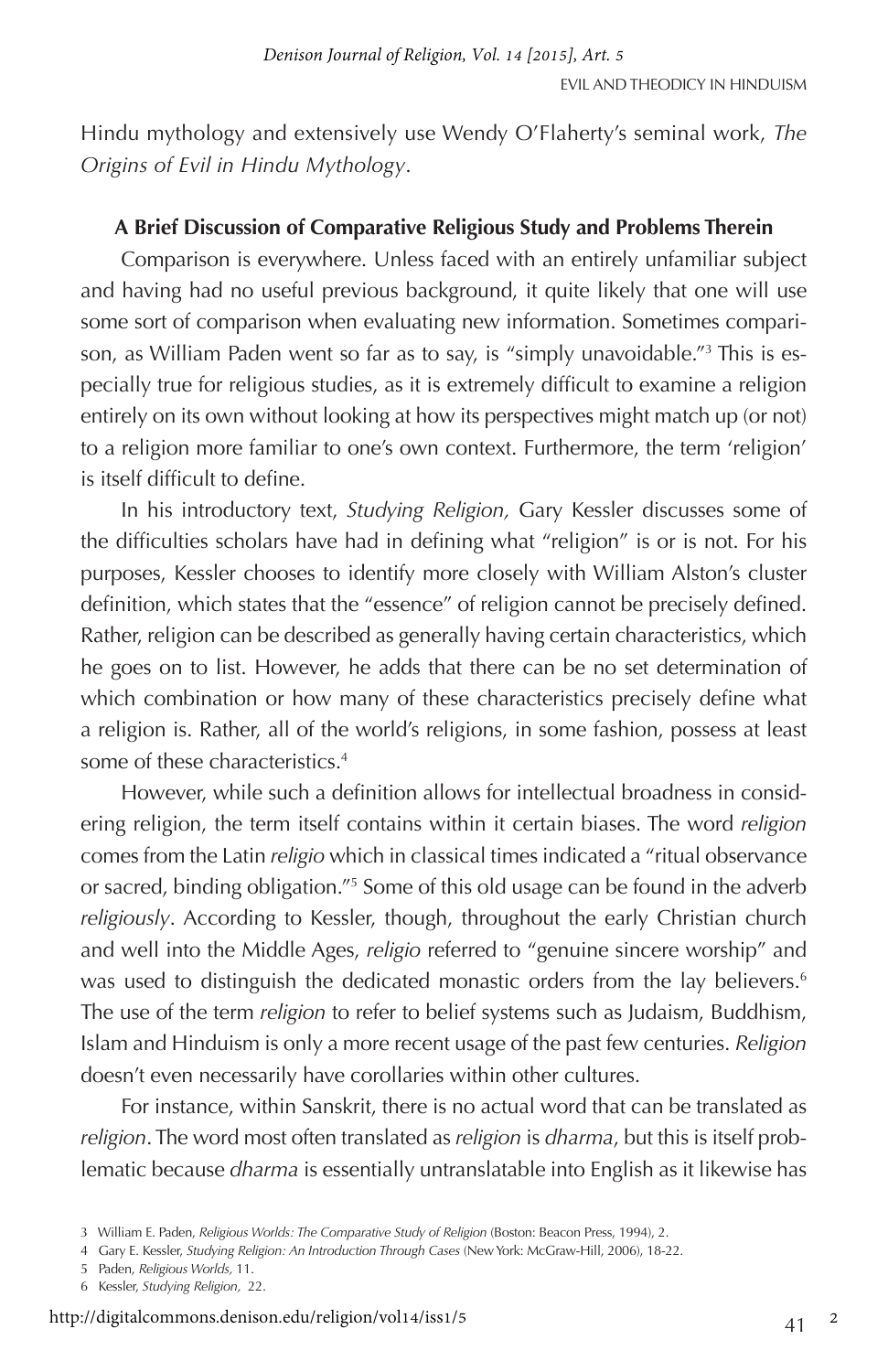no English corollary.7 *Dharma* means something like order, virtue or way of life. So while it is similar to a Western-Christian conception of what religion might be, applying *religion* to Hinduism still imposes some sort of cultural bias.

If this is true with the most general term *religion*, definitions become even more problematic when using the terms *evil* and *theodicy* to describe elements of Hinduism and Hindu theology. To be sure, there are definite corollaries between a Christian conception of evil and theodicy and a Hindu conception, but to use such terms without any sort of caveat would cause assumptions about Hindu theology that otherwise could be avoided.

### **What is Evil?**

Like *religion*, evil is also a term that is somewhat difficult to define. One answer to what *evil* is has been defined simply in moral terms: that evil is the opposite or absence of good. However, this definition creates problems, one reason being because it does not distinguish between action and intent. If the Holocaust was carried out with the best of intentions, does that lessen the evil of its effect? If someone murders a grandmother whose grandson is then inspired to become a prosecutor and subsequently convicts hundreds of murderers, does that lessen the evil of the intent?8 In addition, this simple "opposite of good" definition also leaves out the idea of natural evil, or disasters such as hurricanes or earthquakes which can disrupt and ruin innocent lives. Finally, is it evil that, around the world, millions of children die of starvation, that they are deprived of a basic human necessity by mere circumstance?<sup>9</sup> These questions are still debated by academics and intellectuals; however, there is a general consensus that *evil* includes both natural and moral elements although there is not a clear definition of moral evil.<sup>10</sup>

Within Judeo-Christian theology, evil is perceived more specifically as a taint or impurity that defiles an otherwise perfect creation.<sup>11</sup> Christian theology even more explicitly goes on to argue that this defilement has emerged from the disobedience of Adam in the Garden of Eden as told in the third chapter of the book of Genesis in the Old Testament.12 Adam's disobedience created something called "original sin" which, as the first father of all humankind, Adam passed on to all of

<sup>7</sup> John Cort (Lecture, REL-215 Hinduism, Denison University, January 28, 2014).

<sup>8</sup> Manfred Kuehn, "How Banal Is Evil?" in *Deliver Us from Evil,* ed. M. David Eckel and Bradley L. Herling (London: Continuum International Publishing Group, 2008), 145.

<sup>9</sup> Mark Larrimore, "Evil as Privation: Seeing Darkness, Hearing Silence," in *Deliver Us from Evil,* ed. M. David Eckel and Bradley L. Herling (London: Continuum International Publishing Group, 2008), 151.

<sup>10</sup> David Parkin, "Introduction," in *The Anthropology of Evil,* ed. David Parkin (New York: Basil Blackwell Ltd, 1985), 15.

<sup>11</sup> Donald Taylor, "Theological Thoughts about Evil," in *The Anthropology of Evil,* ed. David Parkin (New York: Basil Blackwell Ltd, 1985), 32, 38.

<sup>12</sup> Ibid., 36-38.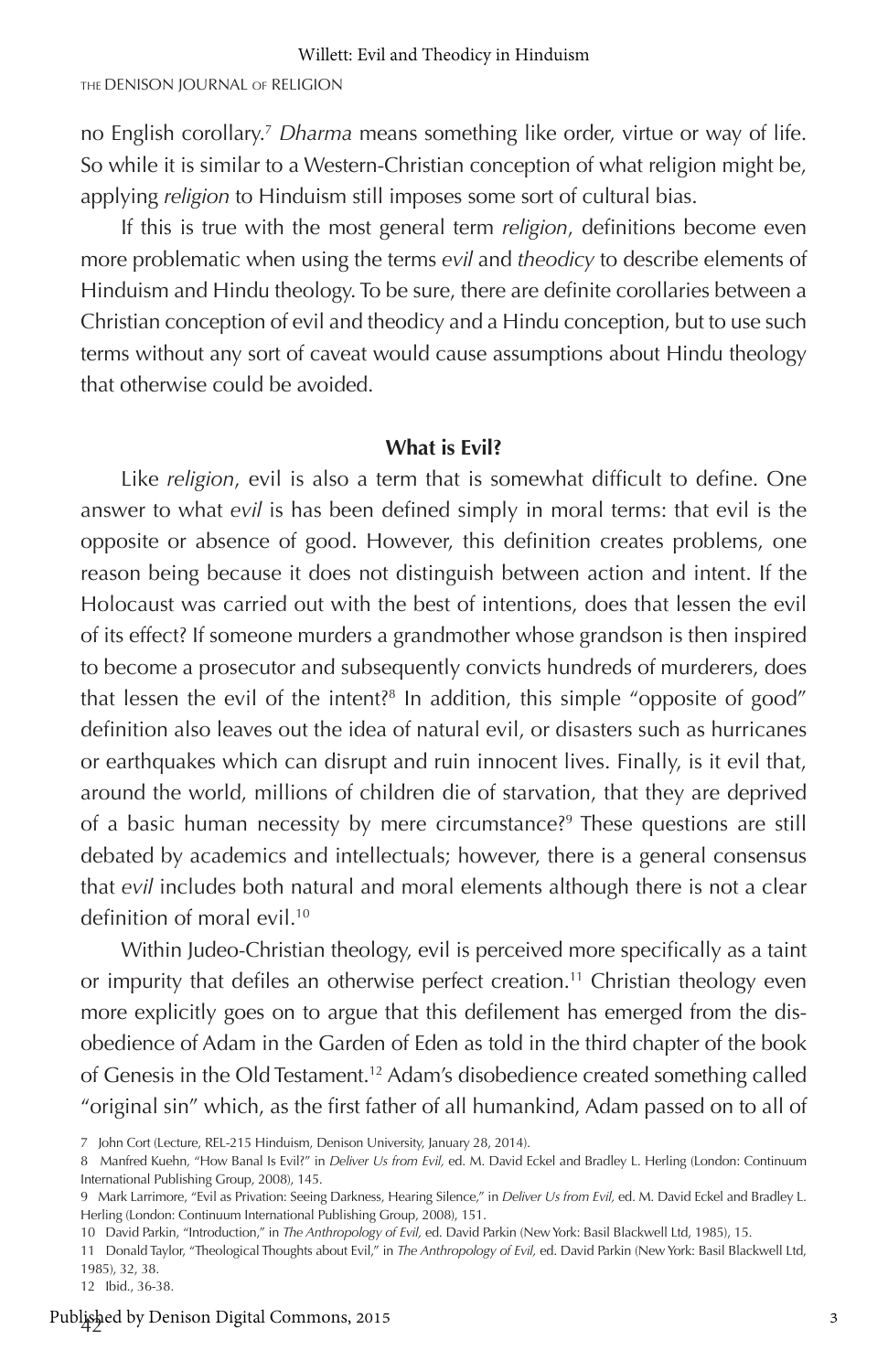his descendants, i.e. all of the world's population. So, in this sense, all of humankind has been defiled and exists in a state of impurity. This concept of "original sin" also helps answer the question of theodicy in Christianity, as it explains how evil entered into the world if it was created by an ultimately good God. However, this concept also means that, within Christianity, evil is inherently unnatural as it was introduced into creation by beings who were not the creator. Therefore, Christianity ultimately seeks the elimination of this evil, which defiles God's creation and is in contradiction to the creator God.

This Christian view of evil can create problems when examining evil in other contexts and religions. If evil is viewed as being against the natural order of the world, then an examination of evil would involve looking at how other religions cope with the existence of evil. This has two implications. First, such a comparative viewpoint will always perceive evil as being antagonistic towards people and a force that must be combated or otherwise countered. Second, such a viewpoint presupposes that good and evil must exist in a dichotomy or binary. Thus, if one is not already, one would seek to be on the side of good through salvation or redemption, both of which are prominent features of Christian theology. However, both of these implications lean towards a triumphal conclusion, an ultimate victory of good over evil, which can truly be said to be present within Hinduism.

# **What is Theodicy?**

Christians, as far back as Augustine of Hippo in fourth century CE, have grappled with the problem of believing in a good God.<sup>13</sup> The problem is not the fact that He is supposed to be good. The problem is that there is so much evil in the world, both moral and natural. Whether in the form of the Holocaust, the Rwandan Genocide, Hurricane Katrina, the 2011 Japanese tsunami and Fukushima disaster, or just the multitude of thefts, rapes and murders that occur every day, evil exists in the world. Even if one does not believe in a god or goddess at all, there are still the time-old questions of "Why do bad things happen to good people?" and "Why do good things happen to bad people?"14 Theodicy, literally "divine-justice,"15 is the attempt to answer these questions and, if one is religious, reconcile the belief in a good god with the existence of evil. While the term itself originates with the eighteenth century philosopher, Gottfried Leibniz, the actual questions surrounding theodicy have existed for hundreds, if not thousands of years.16

<sup>13</sup> Bernstein, "The Abuse of Evil," 101.

<sup>14</sup> Max Weber, *The Sociology of Religion,* (Boston: Beacon Press, 1963), 138.

<sup>15</sup> From the Greek: *theos* "God" + *dike* "justice"

<sup>16</sup> Bernstein, "The Abuse of Evil," 101.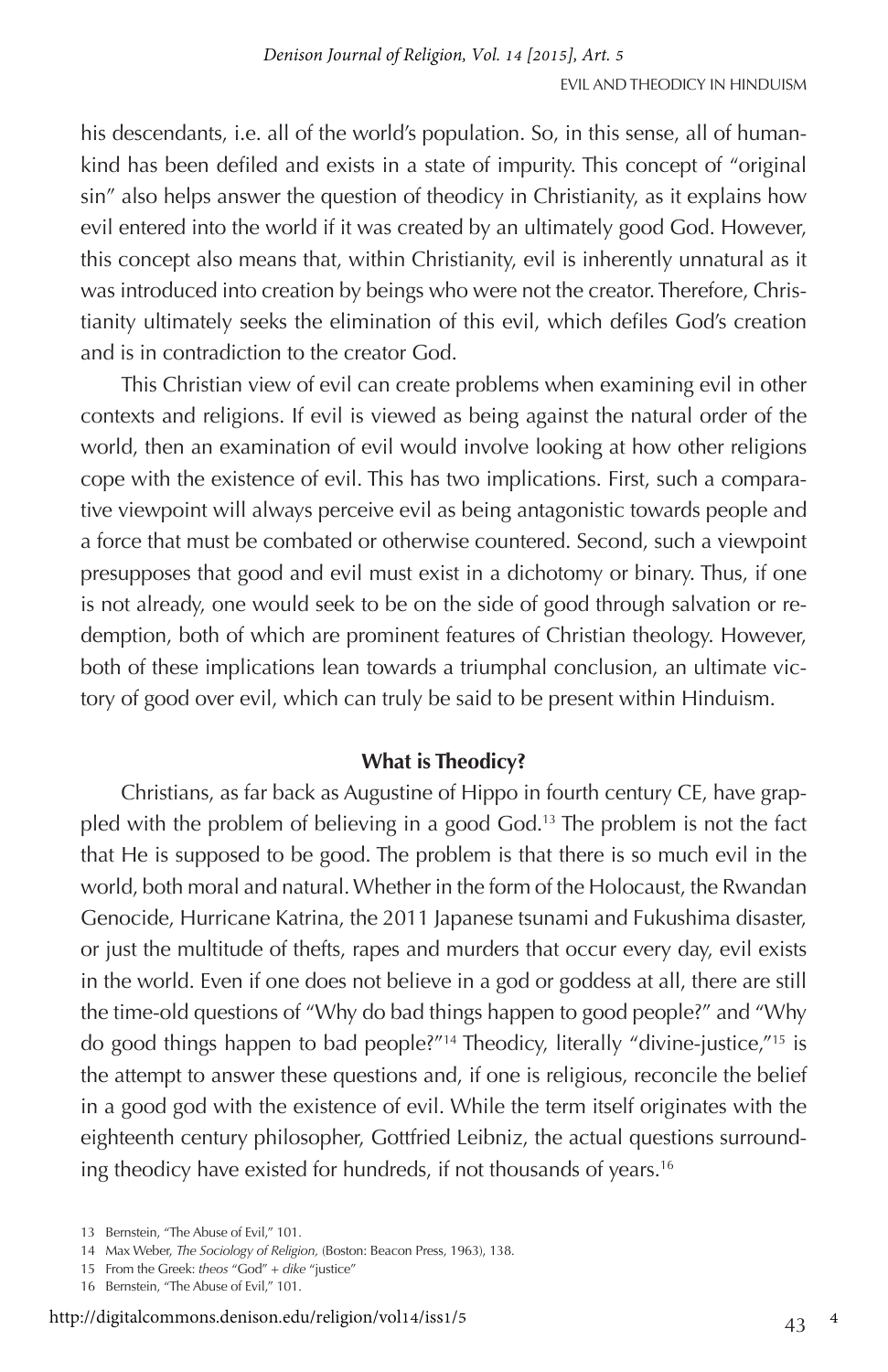#### THE DENISON JOURNAL OF RELIGION

Theodicy has been potent within a Western-Christian theological and/or philosophical context for a few reasons. First, Christian theology puts forth that the Christian God is omnipotent, omniscient, omnipresent and ultimately benevolent. These claims are difficult to reconcile with the observable evil in the world. Emerging from this contradiction is the second point: if there is such evil in the world, does this not disprove the existence of a benevolent God? Thus, the question of theodicy has not only centered on reconciling the existence of evil and God, but it also has evolved into a justification of whether God can even exist with such evil in the world.

However, it is important to note that these concerns of theodicy are somewhat peculiar to a system of belief which revolves around the particular theology of the Christian God. In addition, they also dichotomize the two values of *good* and *evil* as binary terms that are ultimately irreconcilable. As such, if one did not subscribe to a particular system of belief that involved a supreme god that was omniscient, omnipotent, omnipresent and ultimately benevolent or that dichotomized good against evil, one would have rather different theodical concerns. Hinduism is one such system of belief.<sup>17</sup>

#### **Hinduism's Treatment of Evil and Theodicy**

Unlike Christianity, Hinduism does not dichotomize good against evil. Hindu mythology depicts evil as being created alongside the rest of the universe. Thus, there is not the perspective that evil is unnatural and must be vanquished or conquered as there is in Christian theology, especially surrounding the figure of Jesus the Christ.18 Much of Hindu theology, in fact, focuses on the idea of maintaining balance between order and chaos, *dharma* and *adharma*. 19 Even though Hinduism predominantly treats evil as a natural force of the universe, it still holds that people should strive to live their lives in a good way as opposed to an evil way. Even so, as I discuss below, the roles that gods play are somewhat ambiguous in their moral classification. Hindu mythology does not clearly define whether or not Hindu deities are purely good. In fact, the lack of a dichotomy between good and evil in Hinduism extends down to gods and demons in Hindu mythology. While gods are popularly depicted to be good and demons depicted to be evil, one's interpretations could vary depending on the specific myths one believes. However, Hinduism does offer us an answer to the question of theodicy in the form of karma.

<sup>17</sup> Although what exactly Hinduism is and whether or not it is truly a system of belief according to Western conceptions of religion is debatable.

<sup>18</sup> Taylor, "Theological Thoughts about Evil," 35-36.

<sup>19</sup> *Adharma* is essentially the absence of *dharma* which itself is roughly translated as "order."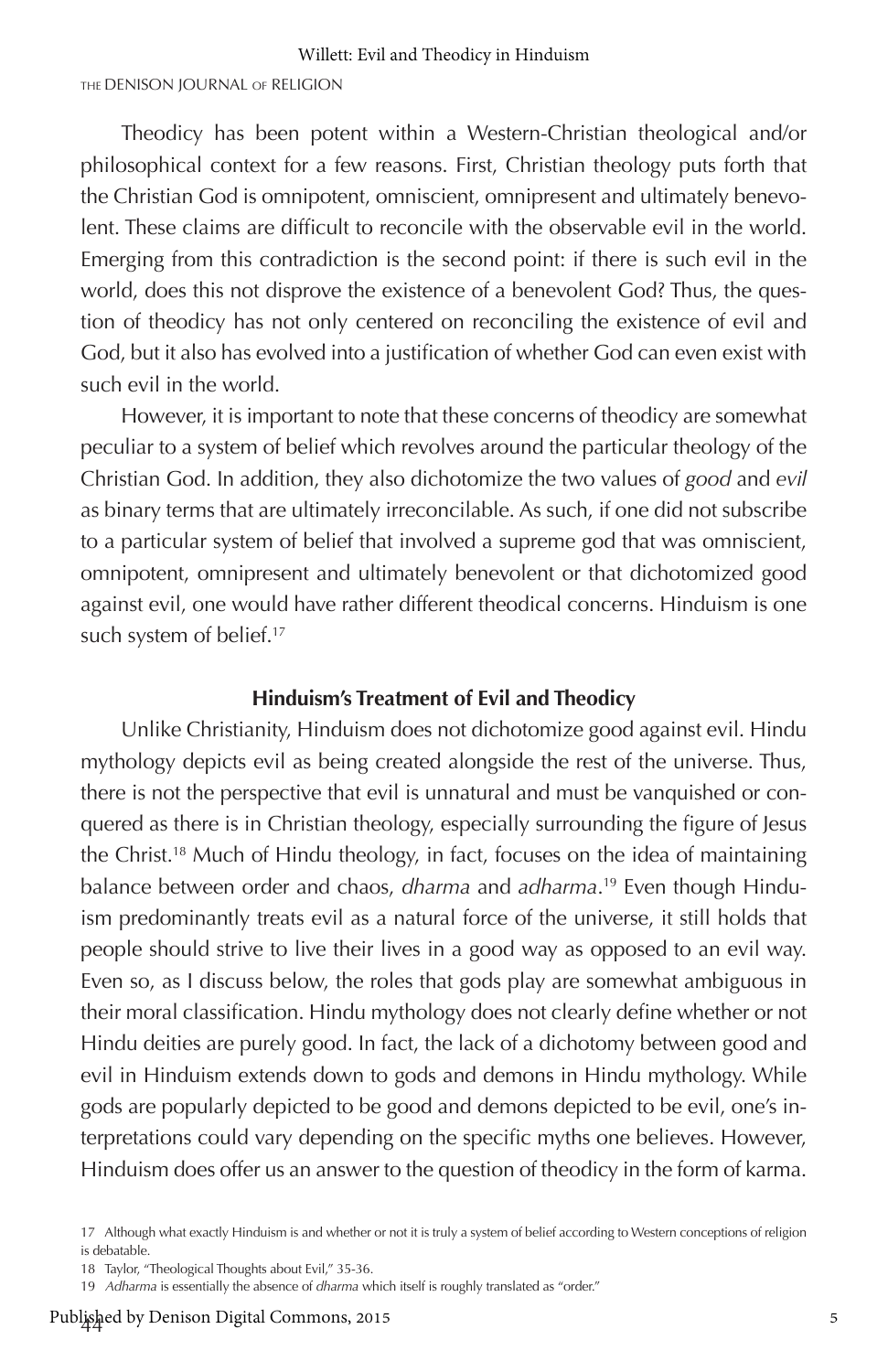Simply put, karma is a combination of the principles of cause-and-effect with the South Asian belief in rebirth or reincarnation. It actually offers a fairly rational explanation for why both good and bad things happen to people, according to or in spite of their most recent actions. Even though karma answers theodical questions fairly well, it does so by omitting divinity from its consideration. As I discuss later, this causes problems for some Hindus, and while karma has been hailed by Western scholars as a wonderful doctrine for its explanatory logic, ironically, it is not held in the same high regard by all Hindus.

## **Karma as Theodicy**

Karma has a curious place within Western philosophy. In his *The Sociology of Religion,* the famous sociologist, Max Weber, wrote sweeping adulations about karma, saying, "The most complete formal solution of the problem of theodicy is the special achievement of the Indian doctrine of *karma*."20 In another text, Weber wrote, "[Karma] stands out by virtue of its consistency as well as by its extraordinary metaphysical achievement."21 Part of Weber's delight with the doctrine of karma is how it treats the question of theodicy and why bad things happen to good people. Peter Berger has said that karma is the most logical answer devised to the question of theodicy,<sup>22</sup> so perhaps this is why karma has become popular outside of India and Hinduism.

The doctrine of karma basically states that the moral implications of one's past actions dictate what sort of events will happen to one's future self. As outlined by Bruce Reichenbach in *The Law of Karma,* karma involves five basic principles. First, every action which is "performed in achieving some result or which arises from desire and passion" has a consequence. In this sense, an action must not be disinterested and instead contain a motivation in order to "attract karma."23 Second, every moral action has a good or bad consequence depending on whether it is right or wrong. Third, consequences arise immediately in this life, in the next life or at some time in the distant future. Fourth, karmic effects can be cumulative, and fifth, humans experience rebirth. This final principle is perhaps the most crucial for the proper functioning of karma because it explains why a murderer may continue to experience good things and why a young child might develop cancer when he or she has clearly not done some great wrong in this lifetime to deserve such a disease.

<sup>20</sup> Weber, *The Sociology of Religion,* 145.

<sup>21</sup> Max Weber, *Essays in Sociology,* trans. & ed. H. H. Gerth and C. Wright Mills (New York: Oxford University Press, 1946), 359.

<sup>22</sup> Berger, Peter L. *The Sacred Canopy: Elements of a Sociological Theory of Religion* (New York: Doubleday, 1967).

<sup>23</sup> Bruce R. Reichenbach, *The Law of Karma: A Philosophical Study* (Honolulu: University of Hawai'i Press, 1990), 13-22.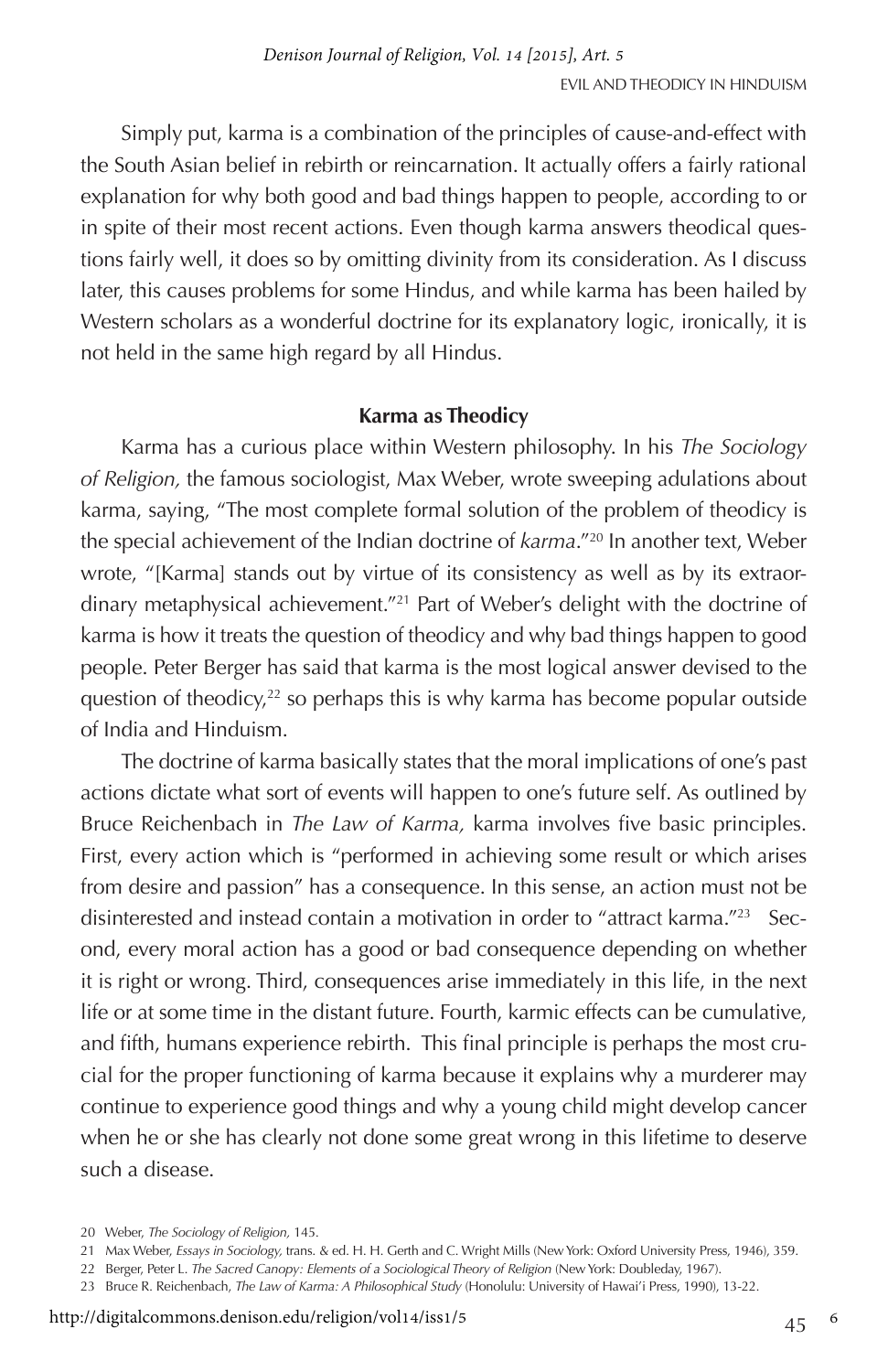#### THE DENISON JOURNAL OF RELIGION

In addition to describing the fundamentals of the doctrine of karma, I must make two additional points. The first is that, as noted previously, "doctrine" is a very slippery word. While most scholarly articles and texts refer to the *theory* or *doctrine* of karma, as with many terms, *theory* and *doctrine* come with specific academic baggage. Foremost is the idea that a theory or a doctrine must have been rigorously formulated or systematized. Regarding karma, this is absolutely not the case. This is not to say that karma lacks rigor or systematization, but that it should not be treated as a scientific theory that has been carefully designed and tested. In fact, this is one of the theoretical problems Reichenbach discusses in his text. Because karma relies on the idea of rebirth and reincarnation, karma is "a convenient fiction."24 One rarely has memory of why karma is affecting him or herself. Even if plausible reasons for karmic effects could be conceived of, they could never be verified or falsified (falsifiability is key to the Scientific Method). In addition, karma is not an empirical answer to the question of theodicy; rather it is a rationalization which, while satisfactory for many, is still just another "interpretation of human experience."25

Part of this lack of memory poses another problem to philosopher Whitley Kaufman, who writes that if karma exists, it is an immoral and unjust solution to theodicy. If one suffers karmic events due to actions of a past life, there can be no idea of why one is being punished or rewarded, which he claims is central to justice.26 Kaufman goes on to describe five other problems he specifically finds with the doctrine of karma including that of verifiability. While Kaufman does bring up interesting points, karma is actually not a systematic answer to the question of theodicy. More importantly, unlike in Christianity, within Hinduism there does not exist a theodical dilemma of how to reconcile the existence of evil and suffering with the belief in an all-powerful, benevolent God. Therefore, unlike Christian theological treatments of theodicy, karma only seeks to explain the existence of evil and suffering.<sup>27</sup> Karma is not a divine method of dispensing just punishment and reward. Rather, it is an explanation of why both good and bad things happen to people. In its most simplified form, karma is a law of cause-and-effect. However, karma does extend beyond this simplification.

According to many Hindu sacred texts, including the Upanishads, humans are bound to a cycle of rebirth called *samsara*. Ultimately, *samsara* is a kind of

<sup>24</sup> Eliot Deutsch, *Advaita Vedanta: A Philosophical Reconstruction,* Honolulu: The UniversityPress of Hawaii, 1973, 76. Quoted by Bruce R. Reichenbach in *The Law of Karma: A Philosophical Study* (Honolulu: University of Hawai'i Press, 1990), 38.

<sup>25</sup> Reichenbach, *The Law of Karma,* 38.

<sup>26</sup> Whitley R. P. Kaufman, "Karma, Rebirth, and the Problem of Evil," in *Philosophy East & West* 55, (January 2005): 19-20.

<sup>27</sup> Monima Chadha and Nick Trakakis, "Karma and the Problem of Evil: A Response to Kaufman," in *Philosophy East & West* 57, (October 2007): 534.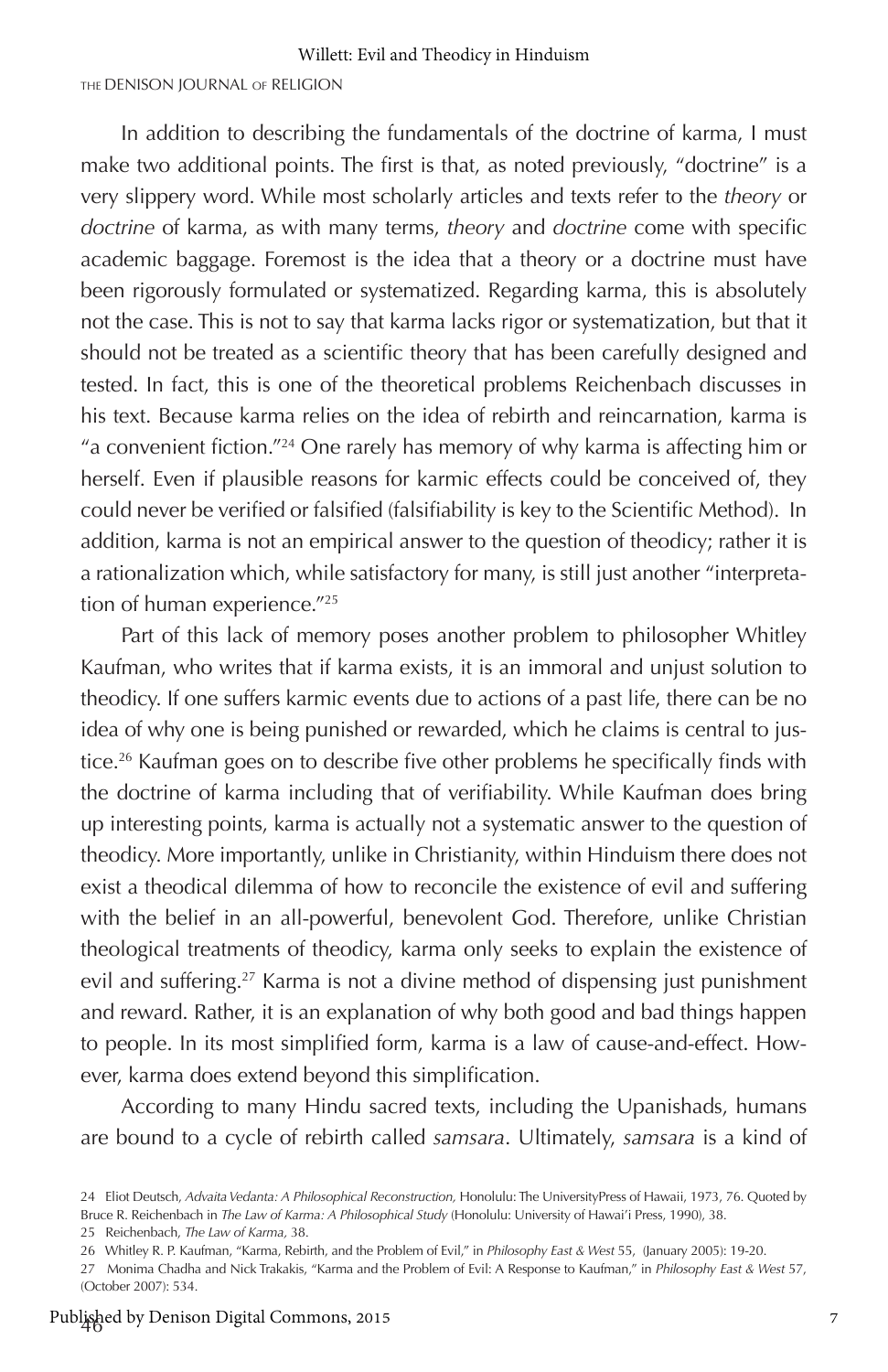suffering because one is continually forced to re-experience birth, life and death as well as all of the pain that is associated with life. This cycle of rebirth is perpetuated by karma.<sup>28</sup> The reasoning behind this argument is actually related to Sir Isaac Newton's law of motion: Every action has an equal and opposite reaction. As a human accumulates karmic action or response through motivated moral actions, these accumulations must inevitably be released in that person's present or future lives. In this sense, karmic response keeps a person's soul attached to the person's physicality so that the accumulated karma can ultimately be dispersed. Since karma keeps people attached to this world through *samsara*, karma is actually undesirable since it perpetuates suffering.

As stated previously, the first principle of karma involves moral action that is motivated by desire and passion. Therefore, if one's actions are instead dispassionate and not motivated by a desire for effect, then one can escape the cycle of *samsara* through attaining salvation or *moksha*. If one ceases to accumulate karma, then there will no longer be karmic action holding him or her to this world and that person will thus attain release. As the *Katha Upanishad* states, "when a man has understanding, is mindful and always pure; He does reach that final step, from which he is not reborn again."29

In short, while karma provides an answer to why good and bad things happen, it is not at all an answer to theodicy as more traditionally defined by Christian theology. The role of divinity in allowing evil to happen is completely outside the scope of karma. More importantly, though, karma does not need to address what the role of divinity in allowing evil is because, in Hinduism, the theological conundrum of a good god allowing evil to exist is simply not relevant as it is in Christianity. So even though karma does address theodical concerns of evil and suffering, they are not directly tied into theistic concerns.

#### **Problems with Karma**

However, within Hinduism, karma possesses certain problems of its own. First, it undermines the authority of deities. If karma ultimately dictates what happens to individuals who have incurred a karmic burden, this means that gods and goddesses can never be omnipotent and are ultimately subservient to the power of karma. This would make karma the supreme power in the universe and not Vishnu or Shiva as many Hindus believe. According to Wendy O'Flaherty, the implication of this is that, for those Hindus who believe in such supreme deities, karma is actu-

28 Akiti Glory Alamu, "The Concept of Karma in Hinduism and Christianity: an Appraisal," in *Asia Journal Of Theology* 23, (2009): 249-52.

29 *Upanishads,* trans. Patrick Olivelle, (Oxford: Oxford University Press, 2008), Katha Upanishad 3.8.

http://digitalcommons.denison.edu/religion/vol14/iss1/5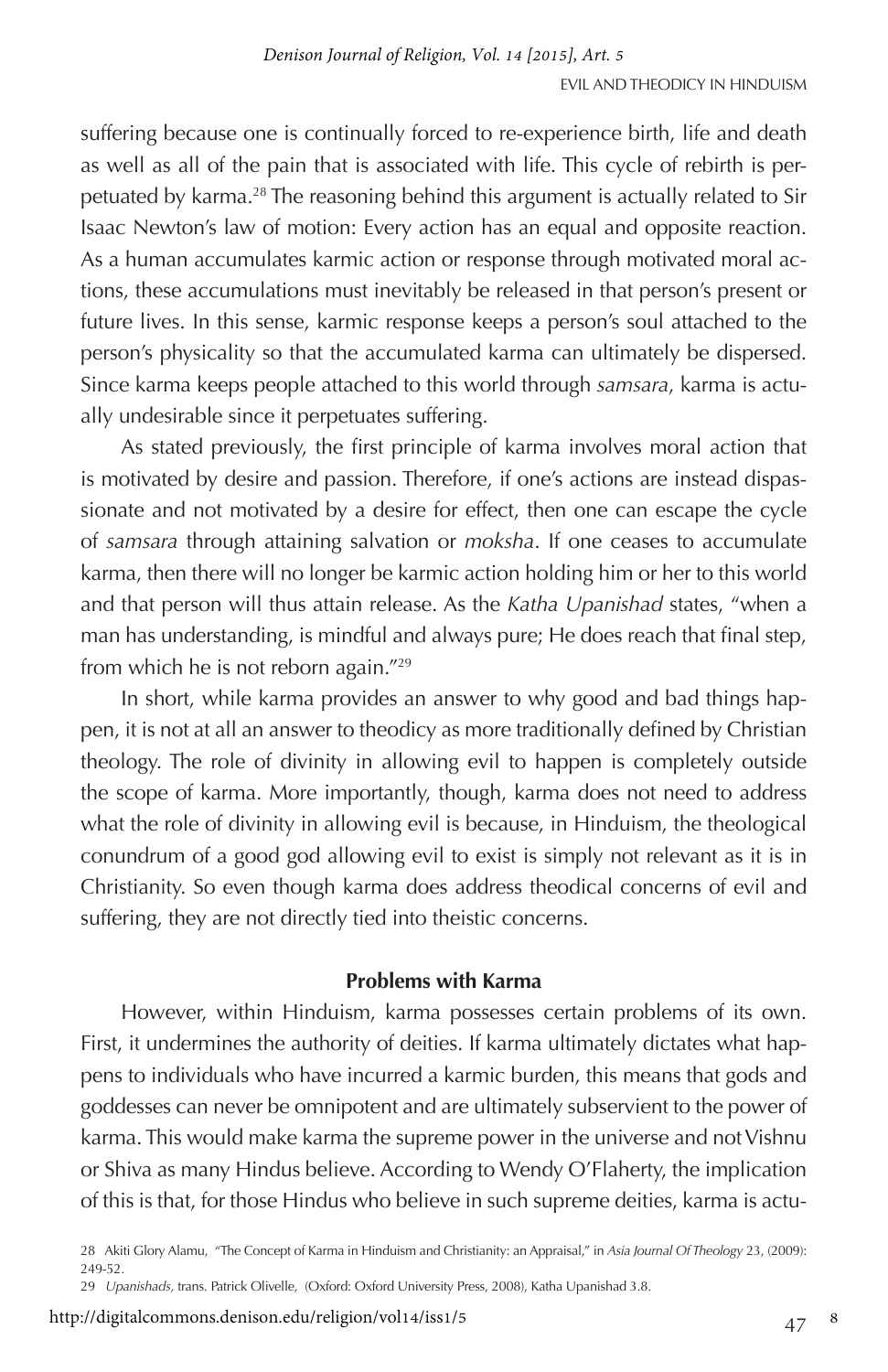#### THE DENISON JOURNAL OF RELIGION

ally "relatively unimportant and can be overcome by devotion."30 This is actually a core aspect of Vaishnavite and Shaivite theology, that through proper devotion to one's respective god, one can receive salvation and grace. Despite the high regard in which Western philosophers, such as Max Weber, might hold karma, karma is not readily accepted by a majority of Indians and Hindus.

Lawrence Babb describes how in Tamil Nadu, the southernmost Indian state, there are two explanations for misfortune. The first involves karma. The second involves a belief called *headwriting*, which basically says that one's destiny is written on one's forehead six days after birth. Depending on the desire of the individual, whether or not one wants to take responsibility for moral actions or assume, fatalistically, that such deeds were inevitable, one could conceivably choose between either karma or headwriting to explain events and actions.<sup>31</sup>

Finally, some scholars have raised the problem of free will and how karma figures into free will. Johannes Bronkhorst discusses how through the accumulation of spiritual power, Brahmin priests were capable of inflicting curses on people.<sup>32</sup> However, if a priest inflicts a curse on an individual, is it because of karma or because that priest chose to curse that individual? If a person is destined to suffer karmic consequences based on past deeds, are inflictors of karmic consequences compelled by karma or are they in control of their actions?<sup>33</sup> Can bestowing blessings or inflicting harm be justified through the doctrine of karma?

The general consensus appears to disagree. Even if a terrorist decides that killing others is justified because, if he succeeds, he will be meting out karmic retribution, he has no way of knowing that his actions are karmically ordained.34 Moreover, karma does not say that every event or action is explained by karmic retribution. Rather, it is only every action done with desire that incurs a karmic debt.<sup>35</sup> In addition, since karmic debt is cumulative, if one has overall incurred a negative karmic debt, it is possible to reverse that trend through action with positive karmic consequences.36 Therefore, karma ultimately cannot be applied fatalistically because it does not actually claim to be responsible for every event.

31 Lawrence A. Babb, "Destiny and Responsibility: Karma in Popular Hinduism," in *Karma: An Anthropological Inquiry,* ed. Charles F. Keyes and E. Valentine Daniel (Berkeley: University of California Press, 1983), 172.

33 Kaufman, "Karma, Rebirth, and the Problem of Evil," 24-26.

<sup>30</sup> Wendy Doniger O'Flaherty, *The Origins of Evil in Hindu Mythology* (Los Angeles: University of California Press, 1976), 14-15.

<sup>32</sup> Johannes Bronkhorst, *Karma* (Honolulu: University of Hawai'i Press, 2011), 98-100.

<sup>34</sup> Chadha and Trakakis, "Karma and the Problem of Evil," 546-47.

<sup>35</sup> Reichenbach, *The Law of Karma,* 26.

<sup>36</sup> Ibid., 52-53.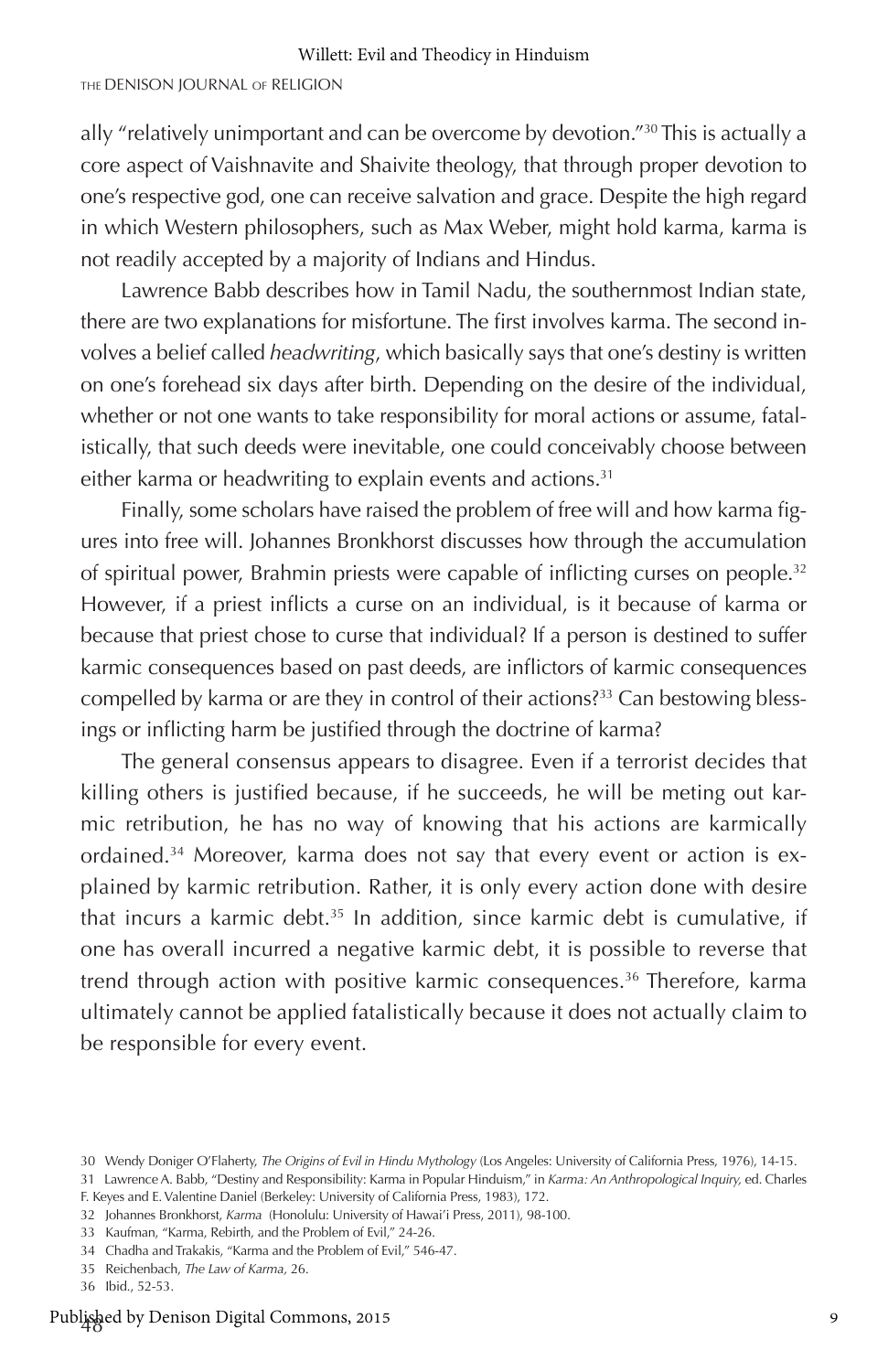# **Evil and Theodicy in Hindu Mythology**

Unlike the dichotomy of good and evil in Christian theology, Hinduism does not contain a straightforward separation between the two. For instance, there are beings called *suras* and *asuras* in Hinduism which are roughly analogous to the concepts of angels and demons within an Abrahamic concept.37 However, while *suras* can generally be equated with angels on the side of the gods and *asuras* can generally be equated with demons in opposition to the gods, there is not necessarily a clear distinction of virtue between the two. This is because, according to Hindu creation myths, the creator, Brahma or Prajapati, created both good and evil.<sup>38</sup>

An explanation for this is that the creator felt it was necessary for the universe to contain both good and evil in order to be complete. Another explanation says that the creator inadvertently created evil and that he was unable to undo his bringing evil into the world. Brahma is often considered a part of the Hindu trinity of primary deities, creator, preserver, destroyer,<sup>39</sup> yet he only has one major temple while the other two gods have thousands.<sup>40</sup> Some scholars suggest this may be because other gods offer salvation from evil while Brahma created it.

Another problem with dichotomizing good and evil in Hindu theology is that it is unclear which beings represent which. According to some Hindu legends, the difference between Hindu gods and demons is that the demons are aware of the proper order of the world whereas the gods are not. Unlike the gods, the demons are enlightened beings and, if they behave antagonistically towards humans, it is because they are aware of what is best for the universe as a whole, not just what is best for humans. However, the demons, while universally benevolent, are powerless compared to the gods who are wicked.41 Because the gods have the greater strength, they subjugate the demons and selfishly establish themselves as the beings for humans to worship. Other texts describe the relationship between gods and demons as evolving out of the jealousy of the gods. The gods desire humans to ultimately be good, but in order for people to have an incentive to be good, there must be evil in the universe which pushes humankind towards the gods. Therefore, the reason demons or evil continues to exist within the universe is because the gods permit it.42

Since even the good or evil of the gods themselves is ambiguous, one might be tempted to conclude that Hindu gods are not benevolent and that Hindus wor-

<sup>37</sup> Theodore Gabriel, "The Sura-Asura Theme in Hinduism," in *Angels and Demons: Perspectives and Practice in Diverse Religious Traditions,* ed. Peter G. Riddell and Beverly Smith Riddell (Hampshire, England: Ashford Colour Press Ltd, 2007), 126. 38 O'Flaherty, *The Origins of Evil in Hindu Mythology,* 60.

<sup>39</sup> Brahma, Vishnu, Shiva

<sup>40</sup> Cort, John, (Lecture, REL-215 Hinduism, Denison University, April 3, 2014).

<sup>41</sup> O'Flaherty, *The Origins of Evil in Hindu Mythology,* 63.

<sup>42</sup> Ibid., 87.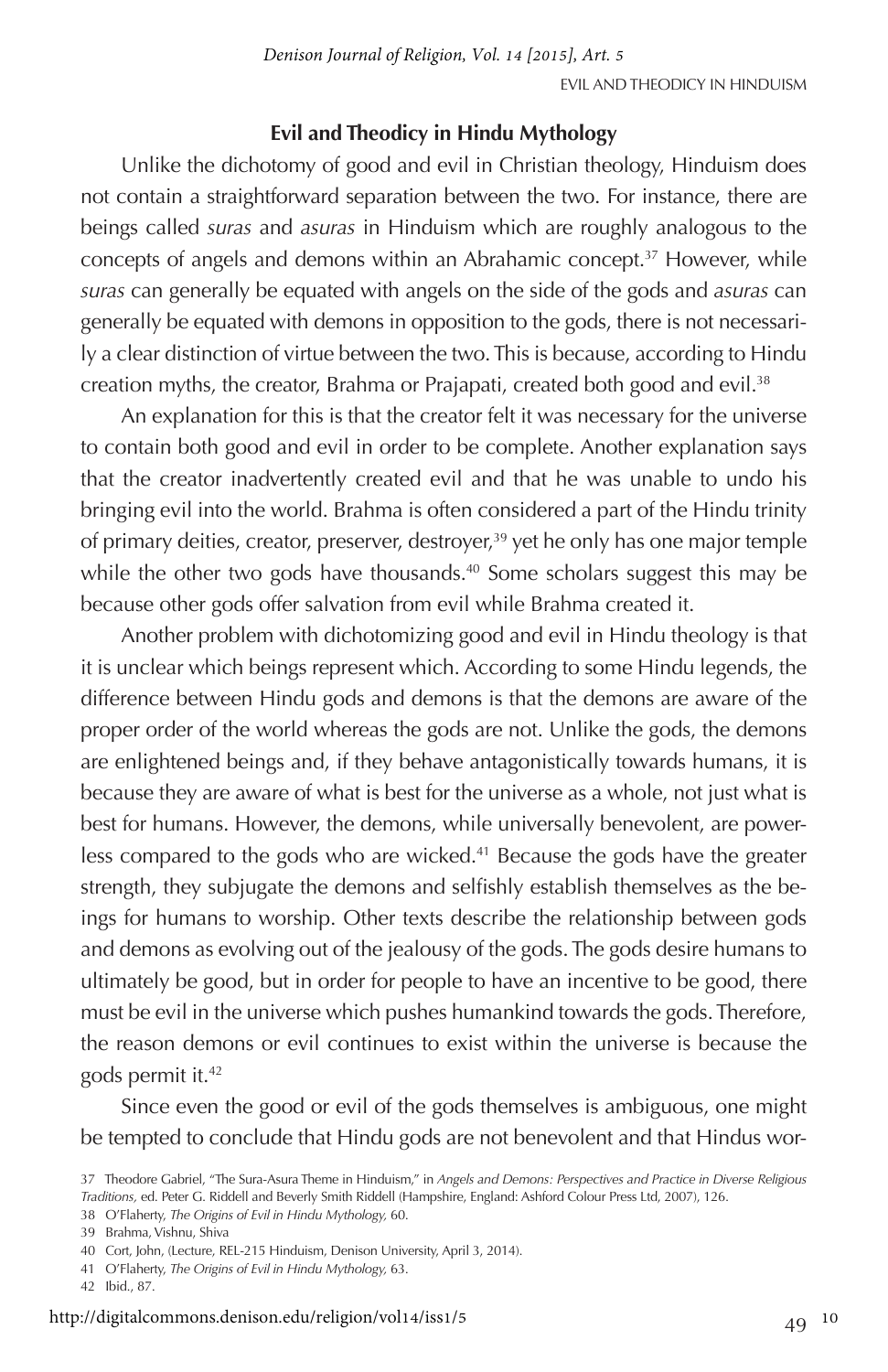ship out of fear of divine retribution. However, this is not the case. As Wendy O'Flaherty points out, while Hindu gods may want humankind to worship them, it is usually out of a desire for the salvation of mankind that they want worship.<sup>43</sup> The gods might even go so far as to appear in forms of evil to bring humanity closer to salvation. According to O'Flaherty, it is this action of the gods which comprises another division of Hindu mythology: devotional mythology or *bhakti*. 44 The following story of the Pine Forest Sages is an example of how such devotional myths make use of evil.

In a cave in a pine forest, there was a group of men who are either heretics themselves or Brahmin priests (some texts even specify that they are Buddhists). Whoever the men are, the story goes to say that they have unabsolved sins. The god Shiva appears before them in the form of a heretic known as a Kapalika.45 Shiva comes into the cave and begs for alms with a bowl made out of a human skull, an extreme example of an impure object. The priests in the cave are repulsed by this figure, not recognizing Shiva, and, depending on the source, they beat him or kill him. However, the priests ultimately end up recognizing that this impure figure is Shiva who behaves mercifully and, while his precise action varies according to the text, then offers them a blessing: if they become devoted to him and worship him, he will absolve their sins (which are unnamed) and grant them release or salvation, also known as *moksha*. 46

The story of the Pine Forest Sages provides a counterpoint to the previous examples of ambiguous virtue amongst the Hindu gods. It also provides an alternative explanation to why the gods allow evil to exist in the world. In orthodox Hinduism, by not destroying all the demons, the gods allow evil to persist because "dharma is only…valuable, when adharma also exists to balance and to contrast with it."47 Within the story of the Pine Forest Sages, *bhakti* mythology provides an alternative explanation for why there is evil. Because the gods want to provide *moksha* to humankind, they actually become evil to encourage people to new levels of devotion through which they can obtain salvation.

These two different interpretations of evil in Hindu mythology are different from each other and allow for very different interpretations of Hindu gods. However, according to O'Flaherty, this is perfectly acceptable. Hinduism is a religion which has developed without one single driving doctrine motivating it. For in-

<sup>43</sup> Ibid., 378.

<sup>44</sup> Ibid., 82-83.

<sup>45</sup> Kapalikas are Hindus who worship Shiva with offerings of meat, blood and sexual fluids, all otherwise impure substances to orthodox Hindus. This is because Shiva himself once appeared in this form before the Pine-Forest Sages, shrouded in ritual impurity. See O'Flaherty 160-64 and 285.

<sup>46</sup> O'Flaherty, *The Origins of Evil in Hindu Mythology,* 316-17.

<sup>47</sup> Ibid., 378.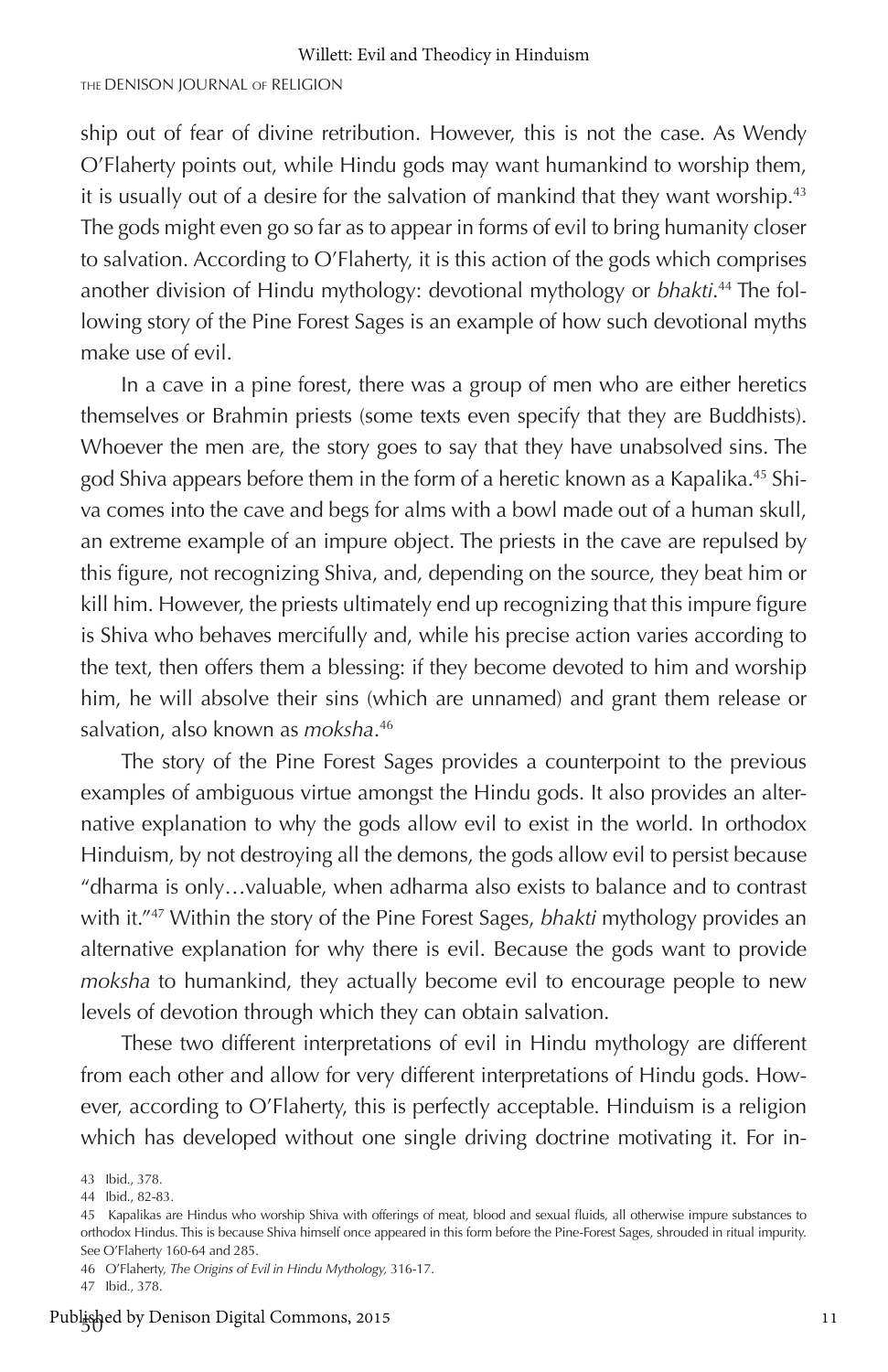stance, there are differing beliefs as to who is the Supreme Lord of the universe: Vaishnavas believe it's Vishnu, Shaivas believe it's Shiva and Shaktas believe it's Devi. Neither of these sects is technically wrong in their belief in a different Supreme Lord. All of these beliefs act alongside each other and each sect is true and valid for different people. In the concluding paragraph of *Origins of Evil in Hindu Mythology*, O'Flaherty writes, "Hindu mythology superimposes on older views certain conflicting later views and balances the two… [T]hese views together provide a working solution to the problem of evil."48 Therefore, in examining the question of theodicy within Hinduism and how it treats evil, while there appears to be multiple answers, all could be true, in some fashion, depending on the specific context.

## **Conclusion**

For hundreds of years, philosophers, scholars and theologians have wrestled with questions of theodicy: "Why do bad things happen to good people?" and "Why do good things happen to bad people?" Within the study of theology, these questions also include questions about the role of divine beings, specifically, "If there is a benevolent god, why does he/she/it allow for the existence of evil and suffering?" Hinduism treats these questions in unique ways.

First, it provides an answer to the first two questions with the doctrine of karma. Through a combination of the principle of cause-and-effect and the unique, South Asian conception of rebirth and reincarnation, karma gives an explanation for why both good and bad things befall people. Second, it possesses a unique mythology which contains at least two distinct explanations for why gods would allow evil to exist in the world.

While a religious scholar coming from a Christian background might be seeking to find a specific Hindu answer to theodicy and how it treats evil, the reality is that, within Hinduism, there rarely is a single, universal answer to any given question. For instance, while karma is a very rational answer to theodicy, if one is a believer of *bhakti* mythology, then he or she would probably relegate the importance of karma in comparison to the benevolence and power of his or her Supreme Lord or Lady. Unlike Christianity, within Hindu theology, there are no absolute universals. Therefore, in order to better understand how Hinduism treats evil and theodicy, one must examine multiple perspectives and the contexts in which they are applicable.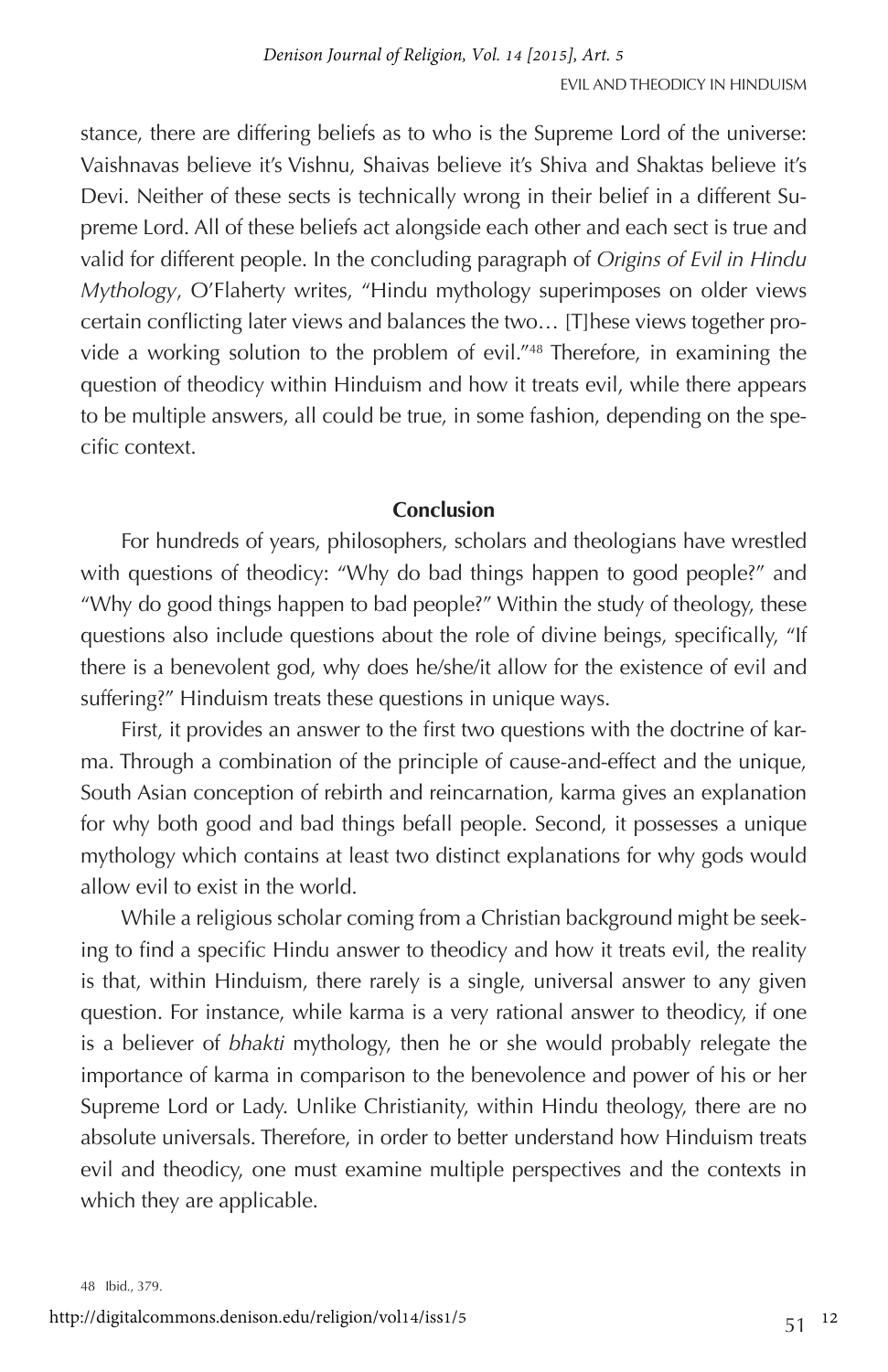THE DENISON JOURNAL OF RELIGION

#### WORKS CITED

- Alamu, Akiti Glory. "The Concept of Karma in Hinduism and Christianity: An Appraisal." In *Asia Journal Of Theology* 23, (2009): 244-65.
- Babb, Lawrence A. "Destiny and Responsibility: Karma in Popular Hinduism." In *Karma: An Anthropological Inquiry,* edited by Charles F. Keyes and E. Valentine Daniel, 163-81. Berkeley: University of California Press, 1983.
- Berger, Peter L. *The Sacred Canopy: Elements of a Sociological Theory of Religion.*  New York: Doubleday, 1967.
- Bernstein, Richard J. "The Abuse of Evil." In *Deliver Us from Evil,* ed. M. David Eckel and Bradley L. Herling, 100-114. London: Continuum International Publishing Group, 2008.
- Bronkhorst, Johannes. *Karma*. Honolulu: University of Hawai'i Press, 2011.
- Chadha, Monima and Nick Trakakis. "Karma and the Problem of Evil: A Response to Kaufman." In *Philosophy East & West* 57, no. 4 (October 2007): 533-56.
- Clooney, Francis X. "'For Your Own Good': Suffering and Evil in God's Plan According to One Hindu Theologian." In *Deliver Us from Evil,* ed. M. David Eckel and Bradley L. Herling, 169-185. London: Continuum International Publishing Group, 2008.
- Cort, John. Lecture, REL-215 Hinduism, Denison University, January 28, 2014.
- Cort, John. Lecture, REL-215 Hinduism, Denison University, April 3, 2014.
- Deutch, Eliot. *Advaita Vedanta: A Philosophical Reconstruction.* Honolulu: The University Press of Hawaii, 1973.
- Gabriel, Theodore. "The Sura-Asura Theme in Hinduism." In *Angels and Demons: Perspectives and practice in Diverse Religious Traditions,* edited by Peter G. Riddell and Beverly Smith Riddell, 126-139. Hampshire, England: Ashford Colour Press Ltd, 2007.
- Inden, Ronald. "Hindu Evil as Unconquered Lower Self." In *Anthropology of Evil,*  edited by David Parkin, 142-164. New York: Basil Blackwell Ltd, 1985.
- Kaufman, Whitley R. P. "Karma, Rebirth, and the Problem of Evil." In *Philosophy East & West* 55, no. 1 (January 2005): 15-32.
- Kaufman, Whitley. "Karma, Rebirth, and the Problem of Evil: A Reply to Critics." In *Philosophy East & West* 57, no. 4 (October 2007): 556-60.
- Kent, Eliza F. "'What's Written on the Forehead Will Never Fail': Karma, Fate, and Headwriting in Indian folktales." *Asian Ethnology* 68, no. 1 (January 1, 2009): 1-26.
- Kessler, Gary E. *Studying Religion: An Introduction Through Cases.* New York: Mc-Graw-Hill, 2006.
- Kuehn, Manfred. "How Banal Is Evil?" In *Deliver Us from Evil,* edited by M. David Eckel and Bradley L. Herling, 130-148. London: Continuum International Publishing Group, 2008.
- Larrimore, Mark. "Evil as Privation: Seeing Darkness, Hearing Silence." In *Deliver Us from Evil,* edited by M. David Eckel and Bradley L. Herling, 149-165. London: Continuum International Publishing Group, 2008.
- Macfarlane, Alan. "The Root of All Evil." In *The Anthropology of Evil*, edited by David Parkin, 57-76. New York: Basil Blackwell Ltd, 1985.
- O'Flaherty, Wendy Doniger. *The Origins of Evil in Hindu Mythology.* Los Angeles: University of California Press, 1976.
- Olivelle, Patrick, trans. *Upanishads.* Oxford: Oxford University Press, 2008.
- Paden, William E. *Religious Worlds: The Comparative Study of Religion.* Boston: Beacon Press, 1994.
- Parkin, David. Introduction to *The Anthropology of Evil*, edited by David Parkin, 1-25. New York: Basil Blackwell Ltd, 1985.